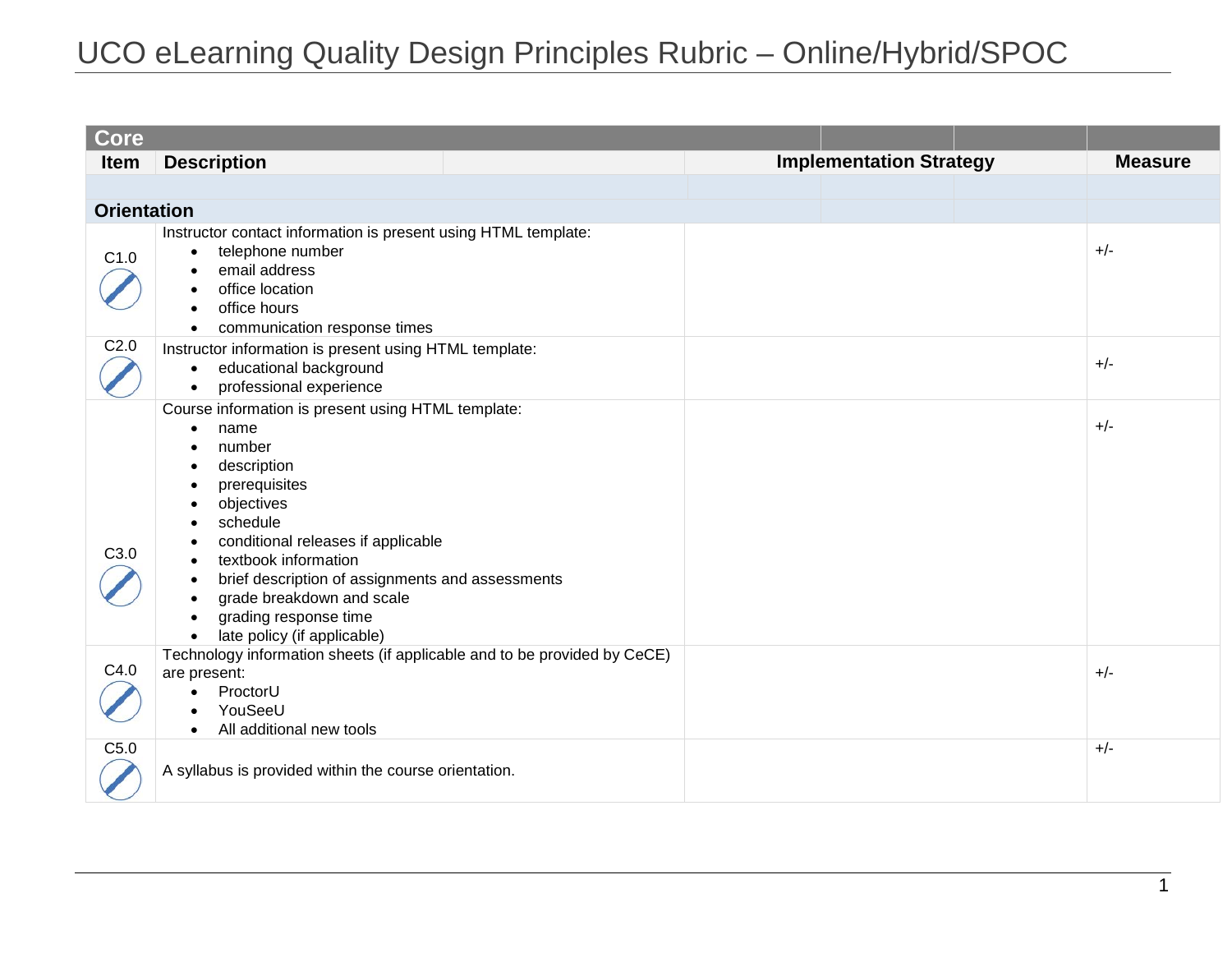| <b>Functions</b>  |                                                                                                                                                                                                                                                                                                                               |  |       |
|-------------------|-------------------------------------------------------------------------------------------------------------------------------------------------------------------------------------------------------------------------------------------------------------------------------------------------------------------------------|--|-------|
| C6.0              | The UCO student resources block is present on the course homepage.                                                                                                                                                                                                                                                            |  | $+/-$ |
| C7.0              | All weblinks function properly.<br>[Please report any weblinks that do not work.]                                                                                                                                                                                                                                             |  | $+/-$ |
| C8.0              | The course uses an ADA approved HTML template.                                                                                                                                                                                                                                                                                |  | $+/-$ |
| C9.0              | Documentation of a completed web accessibility review with any<br>necessary recommendations is present in the course site. Reviewers: See<br>documentation of accessibility review in the course "Manage Files" section<br>in folder titled "Course Development Documentation". (more information<br>about web accessibility) |  | $+/-$ |
| C <sub>10.0</sub> | Documentation of a completed facilitation guide with any necessary<br>recommendations is present in the course site. Reviewers: See<br>documentation of facilitation guide in the course "Manage Files" section in<br>folder titled "Course Development Documentation". (more information<br>about web accessibility)         |  | $+/-$ |
| C11.0             | Documentation of a completed copyright review with any necessary<br>recommendations is present in the course site. Reviewers: See<br>documentation of copyright review in the course "Manage Files" section in<br>folder titled "Course Development Documentation". (more information<br>about web accessibility)             |  | $+/-$ |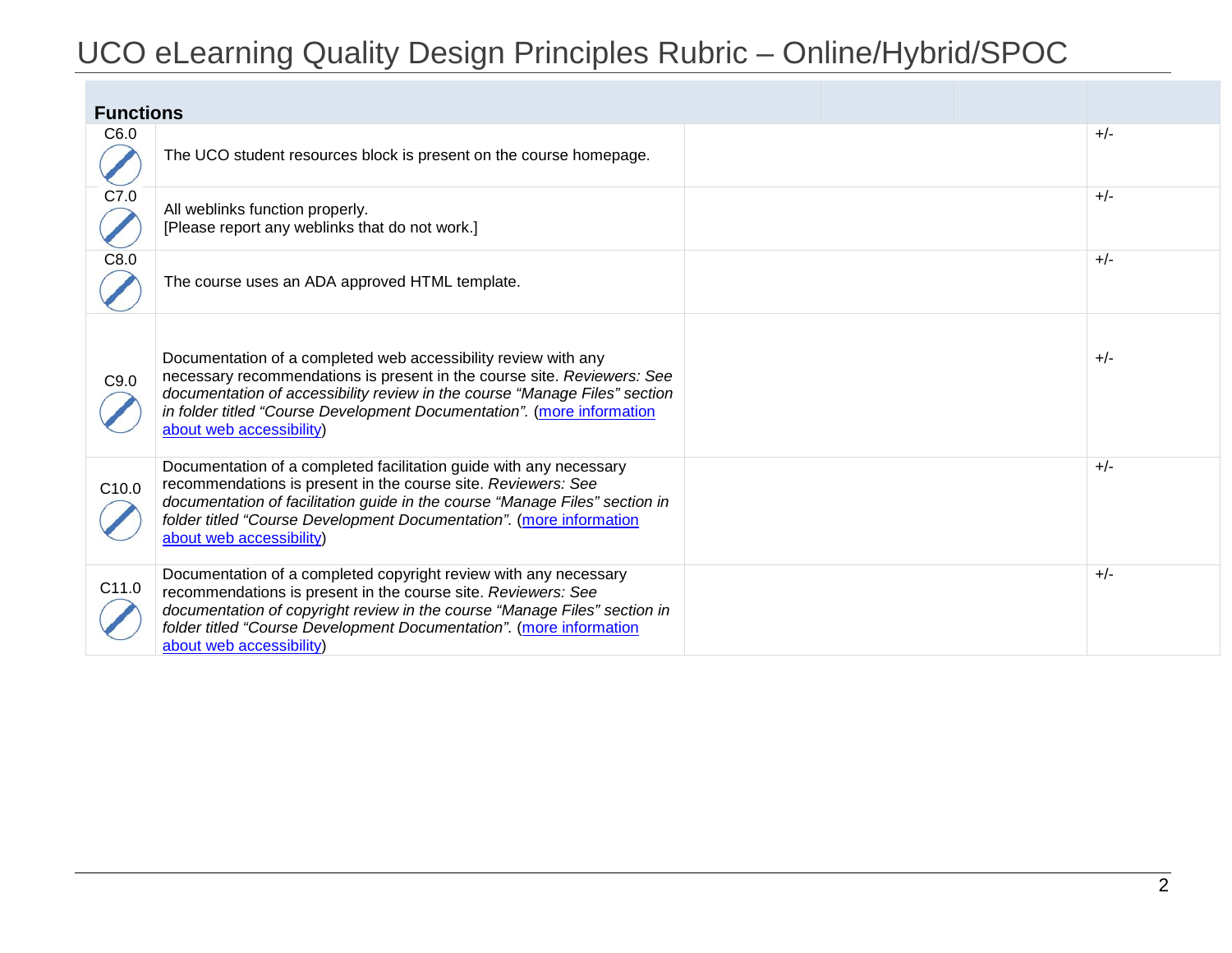|             | <b>Design of Learning Environment</b>                                                                        |  |                |
|-------------|--------------------------------------------------------------------------------------------------------------|--|----------------|
| <b>Item</b> | <b>Description</b>                                                                                           |  | <b>Measure</b> |
| LE1.0       | Learners are welcomed and directed to course content from the<br>homepage.                                   |  | $0 - 10$       |
| LE2.0       | Learners are presented with explanation of module format.                                                    |  | $0 - 10$       |
| LE3.0       | Course materials are clearly organized with consistent structure.                                            |  | $0 - 10$       |
| LE4.0       | Learners are provided a way of identifying module objectives or goals.                                       |  | $0 - 10$       |
| LE5.0       | Learners are provided a way of identifying module activities.                                                |  | $0 - 10$       |
| LE6.0       | The learning environment is free of content unrelated to assessments<br>and/or module learning expectations. |  | $0 - 10$       |
| LE7.0       | If multimedia is used, it is aligned with course content.                                                    |  | $0 - 10$       |
|             |                                                                                                              |  |                |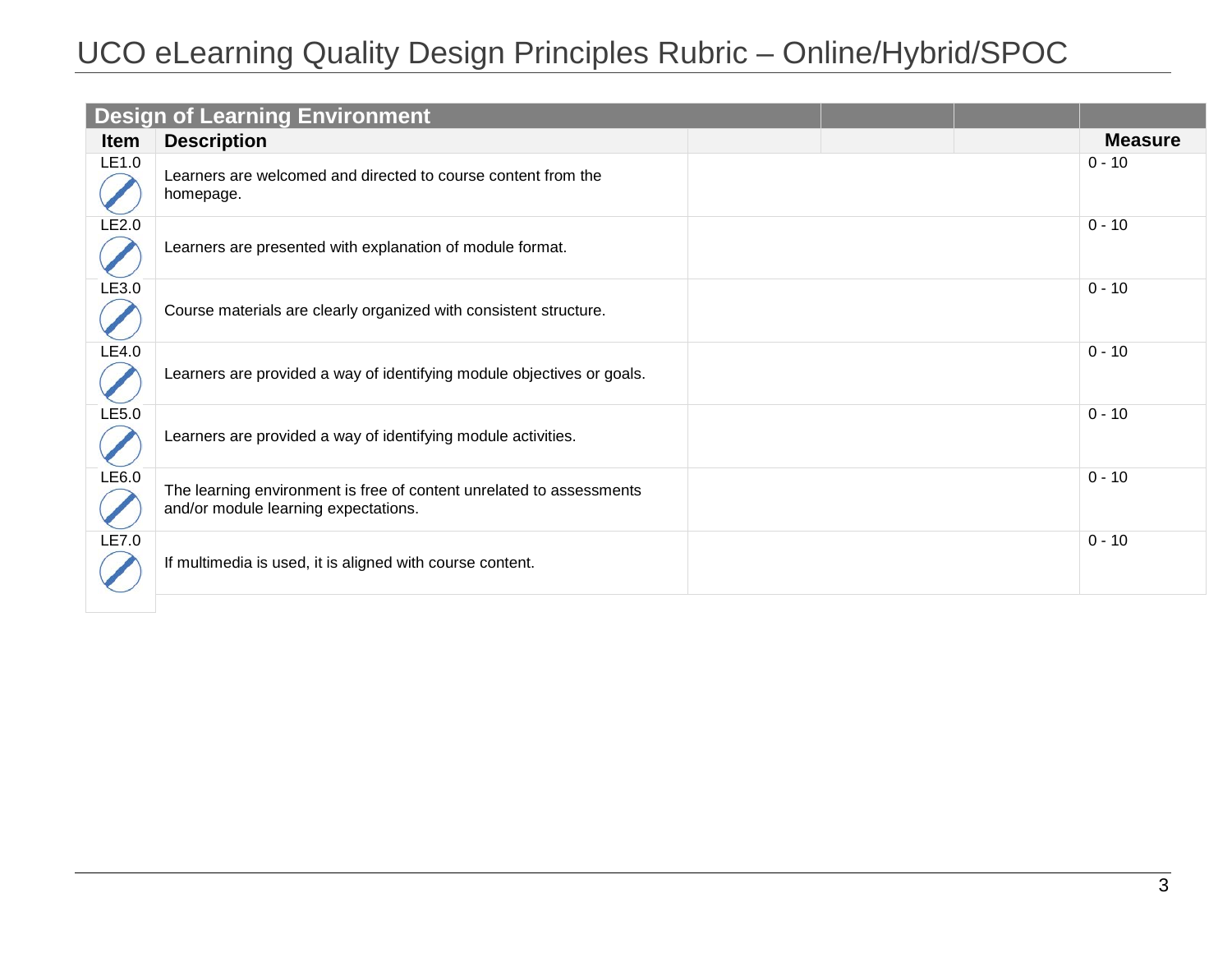| <b>Engagement</b> |                                                                                   |  |  |                |
|-------------------|-----------------------------------------------------------------------------------|--|--|----------------|
| <b>Item</b>       | <b>Description</b>                                                                |  |  | <b>Measure</b> |
| EN1.0             | Course structure promotes regular interaction between instructor and<br>learners. |  |  | $0 - 10$       |
| EN2.0             | Course structure promotes regular interactions between learners.                  |  |  | $0 - 10$       |
| EN3.0             | Course structure promotes regular interactions between learners and<br>content.   |  |  | $0 - 10$       |

|             | <b>Assessment and Feedback</b>                                                                                                                                                     |  |                |
|-------------|------------------------------------------------------------------------------------------------------------------------------------------------------------------------------------|--|----------------|
| <b>Item</b> | <b>Description</b>                                                                                                                                                                 |  | <b>Measure</b> |
| AF1.0       | Assignments and activities are present and support course content.                                                                                                                 |  | $0 - 10$       |
| AF2.0       | Learners are presented with clear direction and grading criteria for<br>completing course activities and assignments. If provided in multiple<br>areas, instructions are the same. |  | $0 - 10$       |
| AF3.0       | Feedback opportunities are incorporated throughout the course (e.g. self-<br>assessment, peer feedback, and/or faculty-provided feedback).                                         |  | $0 - 10$       |
| AF4.0       | Formative assessments are included that allow the learners to make<br>adjustment based on feedback.                                                                                |  | $0 - 10$       |
|             |                                                                                                                                                                                    |  |                |